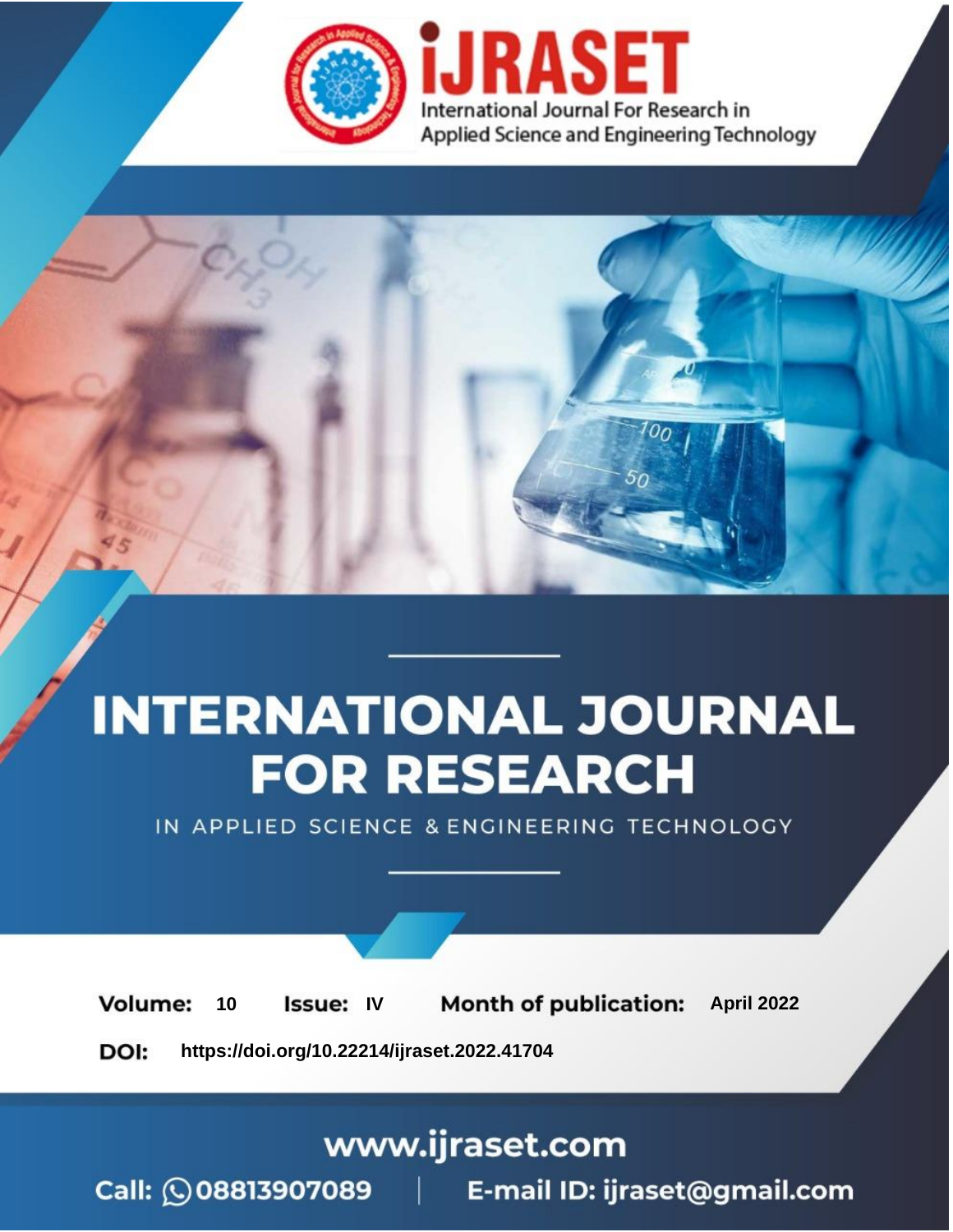

International Journal for Research in Applied Science & Engineering Technology (IJRASET**)**  *ISSN: 2321-9653; IC Value: 45.98; SJ Impact Factor: 7.538 Volume 10 Issue IV Apr 2022- Available at www.ijraset.com*

### **Credit Card Fraud Detection project**

Rashi Saini<sup>1</sup>, Prof. Bipin Pandey<sup>2</sup>

*1 Student, <sup>2</sup>Professor & HOD, Computer Science Engineering, Dronacharya Group of Institutions, Greater Noida, UP, India*

*Abstract: For some time, there has been a strong interest in the ethics of banking (Molyneaux, 2007; George, 1992), as well as the moral complexity of fraudulent behavior (Clarke, 1994). Fraud means obtaining services/goods and/or money by unethical means, and is a growing problem all over the world nowadays. Fraud deals with cases involving criminal purposes that, mostly, are difficult to identify. Credit cards are one of the most famous targets of fraud but not the only one; fraud can occur with any type of credit products, such as personal loans, home loans, and retail. Furthermore, the face of fraud has changed dramatically during the last few decades as technologies have changed and developed. A critical task to help businesses and financial institutions including banks is to take steps to prevent fraud and to deal with it efficiently and effectively, when it does happen (Anderson, 2007). Anderson (2007) has identified and explained the different types of fraud, which are as many and varied as the financial institution's products and technologies, such as Transaction products: credit and debit cards and checks, Relationship to accounts first, second and third parties, Business processes: application and transaction, Manner and timing short versus long term, Identify misrepresentation: embellishment, theft and fabrication, Handling of transaction: lost or stolen, not received, skimming and at hand, Utilization counterfeit, not present, altered or unaltered, Technologies ATM and Internet. Solutions for integrating sequential information in the feature set exist in the literature. The predominant one consists in creating a set of features which are descriptive statistics obtained by aggregating the sequences of transactions of the cardholders (sum of amount, count of transactions, location from where the payment is being made etc..). We used this method as a benchmark feature engineering method for credit card fraud detection. However, this feature engineering strategy raised several research questions. First of all, we assumed that these descriptive statistics cannot fully describe the sequential properties of fraud and genuine patterns and that modelling the sequences of transactions could be beneficial for fraud detection. Moreover, the creation of these aggregated features is guided by expert knowledge whereas sequence modelling could be automated thanks to the class labels available for past transactions. Finally, the aggregated features are point estimates that may be complemented by a multi-perspective univariate description of the transaction context. We proposed a multi-perspective HMM-based automated feature engineering strategy in order to incorporate a broad spectrum of sequential information in the transactions feature sets. In fact, we model the genuine and fraudulent behaviors of the merchants and the card-holders according to two univariate features: the country from where the payment is being made and the amount of each of the transactions being made. Moreover, the HMMbased features are created in a supervised way and therefore lower the need of expert knowledge for the creation of the fraud detection system. In the end, our multiple perspectives HMM-based approach offers automated feature engineering to model temporal correlations so as to complement and possibly supplement the use of transaction aggregation strategies in order to improve the effectiveness of the classification task. Experiments conducted on a large real world credit card transaction dataset (46 million transactions from belgium card-holders between March and May 2015) have shown that the proposed HMMbased feature engineering allows for an increase in the detection of fraudulent transactions when combined with the state-ofthe-art expert-based feature engineering strategy for credit card fraud detection. To conclude, this work leads to a better understanding of what can be considered contextual knowledge for a credit card fraud detection task and how to include it in the classification task in order to get an increase in fraud detection. The method proposed can be extended to any supervised task with sequential datasets. The main aims are, firstly, to identify the different types of credit card fraud, and, secondly, to review alternative techniques that have been used in fraud detection. Indeed, transaction products, including credit cards, are the most vulnerable to fraud. On the other hand, other products such as personal loans and retail are also at risk, and have serious ethical conflicts.*

*Keywords: Behavior and Location Analysis (BLA); Fraud Detection System (FDS); Automated Teller Machine (ATM); Credit Card Fraud Detection; DB: Database.*

#### **I. INTRODUCTION**

Nowadays Credit card usage has drastically increased across the world, now people believe in going cashless and are completely dependent on online transactions. The credit card has made the digital transaction easier and more accessible. A huge number of dollars of loss are caused every year by criminal credit card transactions. Fraud is as old as mankind itself and can take an unlimited variety of different forms.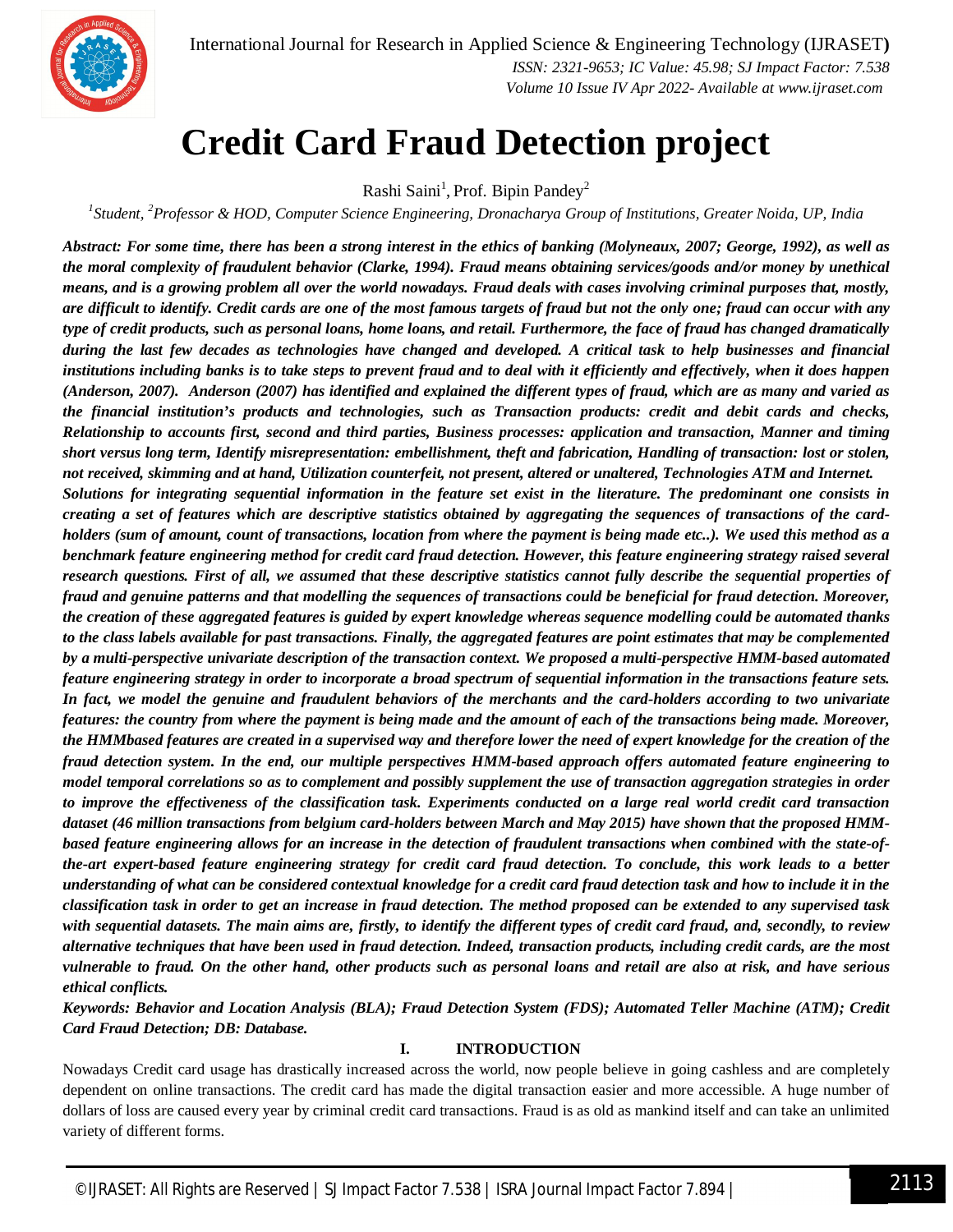

#### International Journal for Research in Applied Science & Engineering Technology (IJRASET**)**  *ISSN: 2321-9653; IC Value: 45.98; SJ Impact Factor: 7.538*

 *Volume 10 Issue IV Apr 2022- Available at www.ijraset.com*

The PwC global economic crime survey of 2017 suggests that approximately 48% of organizations experienced economic crime. Therefore, there's positively a necessity to unravel the matter of credit card fraud detection. Moreover, the growth of new technologies provides supplementary ways in which criminals may commit a scam. The use of credit cards is predominant in modern day society and credit card fraud has been kept on increasing in recent years. Huge Financial losses have been fraudulent effects on not only merchants and banks but also the individual person who are using the credits. Fraud may also affect the reputation and image of a merchant causing non-financial losses that. For example, if a cardholder is a victim of fraud with a certain company, he may no longer trust their business and choose a competitor. Fraud Detection is the process of monitoring the transaction behavior of a cardholder to detect whether an incoming transaction is authentic and authorized or not otherwise it will be detected as illicit.

Credit card fraud is a huge ranging term for theft and fraud committed using or involving at the time of payment by using this card. The purpose may be to purchase goods without paying, or to transfer unauthorized funds from an account. Credit card fraud is also an add on to identity theft. As per the information from the United States Federal Trade Commission, the theft rate of identity had been holding stable during the mid 2000s, but it was increased by 21 percent in 2008. Even though credit card fraud, that crime which most people associate with ID theft, decreased as a percentage of all ID theft complaints in 2000, out of 13 billion transactions made annually, approximately 10 million or one out of every 1300 transactions turned out to be fraudulent. Also, 0.05% (5 out of every 10,000) of all monthly active accounts was fraudulent. Today, fraud detection systems are introduced to control onetwelfth of one percent of all transactions processed which still translates into billions of dollars in losses. Credit Card Fraud is one of the biggest threats to business establishments today. However, to combat fraud effectively, it is important to first understand the mechanisms of executing a fraud. Credit card fraudsters employ a large number of ways to commit fraud. In simple terms, Credit Card Fraud is defined as "when an individual uses another individuals' credit card for personal reasons while the owner of the card and the card issuer are not aware of the fact that the card is being used". Card fraud begins either with the theft of the physical card or with the important data associated with the account, including the card account number or other information that necessarily be available to a merchant during a permissible transaction. Card numbers, generally the Primary Account Number (PAN) are often reprinted on the card, and a magnetic stripe on the back contains the data in machine-readable format. It contains the following Fields: Name of card holder, Card number, Expiration date, Verification/CVV code, Type of card. There are more methods to commit credit card fraud. Fraudsters are very talented and fast-moving people. In the Traditional approach, to be identified by this paper is Application Fraud, where a person will give the wrong information about himself to get a credit card. There is also the unauthorized use of Lost and Stolen Cards, which makes up a significant area of credit card fraud. There are more enlightened credit card fraudsters, starting with those who produce Fake and Doctored Cards; there are also those who use Skimming to commit fraud. They will get this information held on either the magnetic strip on the back of the credit card, or the data stored on the smart chip is copied from one card to another. Site Cloning and False Merchant Sites on the Internet are becoming a popular method of fraud for many criminals with a skilled ability for hacking. Such sites are developed to get people to hand over their credit card details without knowing they have been swindled.

To deal with such type of Credit Card Frauds, in the proposed system, I present a behavior and Location Analysis (BLA). Which does not require fraud signatures and yet is able to detect frauds by considering a cardholder's spending habit. Card transaction processing sequence by the stochastic process of a BLA. The details of items purchased in Individual transactions are usually not known to any Fraud Detection System (FDS) running at the bank that issues credit cards to the cardholders. Hence, I feel that BLA is an ideal choice for addressing this problem. Another important advantage of the BLA - based approach is a drastic reduction in the number of False Positives transactions identified as malicious by an FDS although they are actually genuine. An FDS runs at a credit card issuing bank. Each incoming transaction is submitted to the FDS for verification. FDS receives the card details and the value of purchase to verify whether the transaction is genuine or not. The types of goods that are bought in that transaction are not known to the FDS. It tries to find any anomaly in the transaction based on the spending profile of the cardholder, shipping address, and billing address, etc. If the FDS confirms the transaction to be of fraud, it raises an alarm, and the issuing bank declines the transaction.

The credit card fraud detection features use user behavior and location scanning to check for unusual patterns. These patterns include user characteristics such as user spending patterns as well as usual user geographic locations to verify his identity. If any unusual pattern is detected, the system requires re-verification. The system analyses user credit card data for various characteristics. These characteristics include user country, usual spending procedures. Based upon previous data of that user the system recognizes unusual patterns in the payment procedure. So now the system may require the user to login again or even block the user for more than 3 invalid attempts.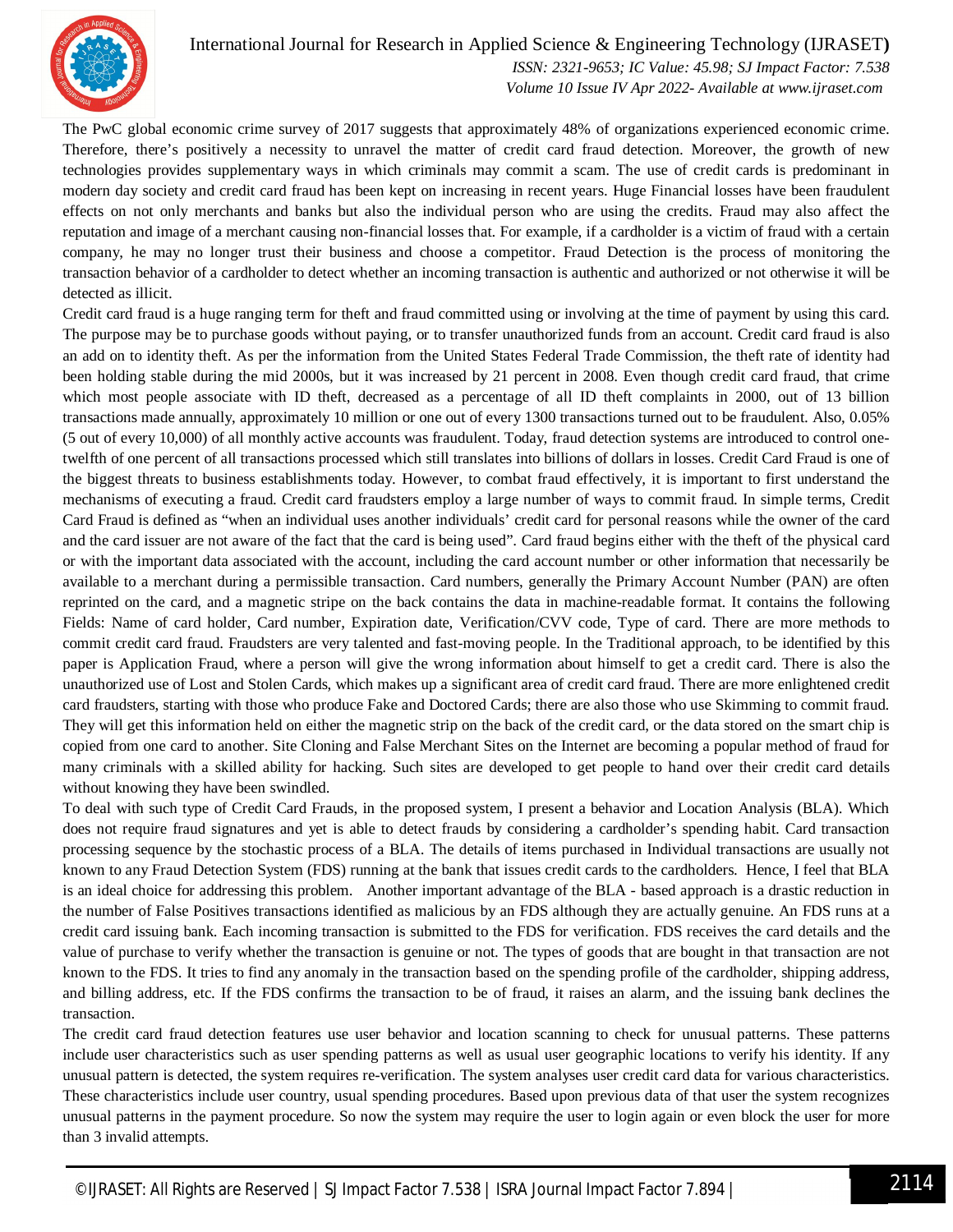

International Journal for Research in Applied Science & Engineering Technology (IJRASET**)**  *ISSN: 2321-9653; IC Value: 45.98; SJ Impact Factor: 7.538 Volume 10 Issue IV Apr 2022- Available at www.ijraset.com*

The Modules and their Description: This system has 6 Modules: Registration, Login, Payment, Verification, Feedback, Logout.

- *A. Description*
- *1) Step 1:* Registration: Here, users first need to register themselves with their respective details to access the system.
- *2) Step 2:* Login: After a successful registration, users then need to login into the system by inputting their credentials into the system.
- *3) Step 3:* Payment: Users can select payment mode to perform transactions by providing card details like card no., CVV code, Expiry Date and Holders name.
- *4) Step 4:* Verification: If the user performs a huge transaction, then for security purposes, the system will automatically redirect to the verification page to verify the user and to prevent misuse of card in case lost.
- *5) Step 5:* Feedback: Here, the user may provide feedback to the admin regarding the working of the system.
- *6) Step 6:* Logout: After a successful transaction, users may log out from the system.

Our Paper is organized as follows: Methodology is presented in section II. Procedure Used is presented in section III. Finally, the result and Conclusions are presented in sections IV and V respectively.

#### **II. METHODOLOGY**

We have four basic modules in the given system named as User, Admin, System, Server/DB shown in the figure below which perform their respective operations:



- *1) Step 1:* User performs the registration of him/her self to the system such that system performs the form submission function (send details to the database) and Server/DB provides the response that registration is being done successfully to the System after all the details have been successfully stored in the database.
- *2) Step 2:* Then user performs the Login operation to the System which in turn performs the VerifyDetails function, verifies the details entered by the user to the system from the details of the respective user stored in the database. If the details of the user match with his/her details stored in the database, then server allows the user to access the system.
- *3) Step 3:* User initiates the transaction by providing card details to the system which in turn passes the command to the Server/DB to check for the payment criteria.
- *4) Step 4:* If there is any detail found stored in the database which does not match with the details provided by the user to the Server/DB then database redirects user for verification.
- *5) Step 5:* User then provides the details required by database for verification to the system which in turn provides those details to the database to verify the security details entered by the user against the details of user stored in database.
- *6) Step 6:* If the security details provided by the user match with the security details stored in the database of the respective user, then the transaction made by the user becomes successful.
- *7) Step 7:* Admin performs Login operation to the System to modify/Delete/access for any user details, Server/DB retrieves details of the user to the system and user successfully get logged in.
- *8) Step 8:* Admin also Manages all the security related issues to the System which further get updated to the server and after server gets updated it acknowledges the same to the System.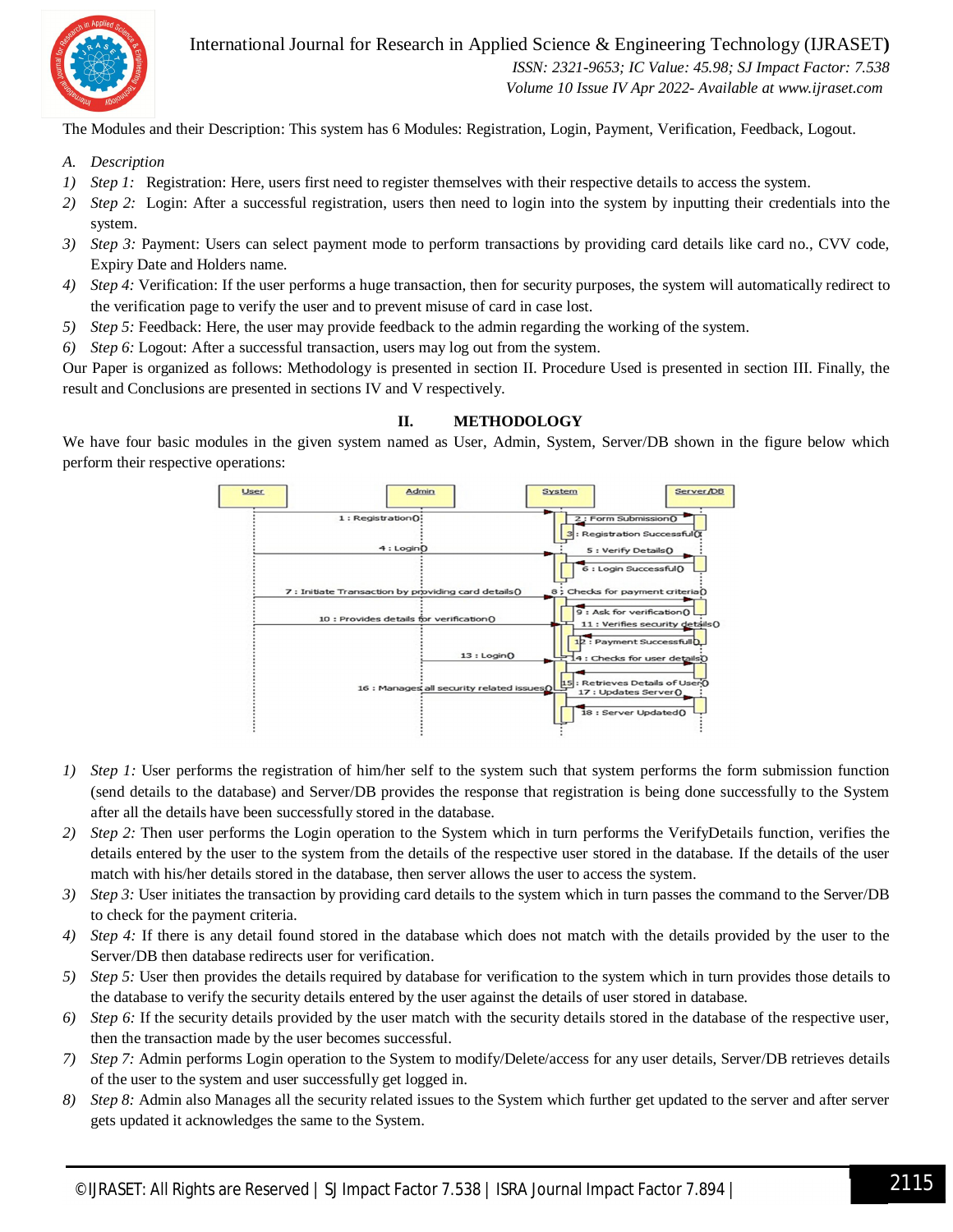

#### International Journal for Research in Applied Science & Engineering Technology (IJRASET**)**

 *ISSN: 2321-9653; IC Value: 45.98; SJ Impact Factor: 7.538 Volume 10 Issue IV Apr 2022- Available at www.ijraset.com*

The following Project Implementation Technology is used in the project:

The Project is loaded in Visual Studio 2010. We used Visual Studio for Design and coding of the project. Created and maintained all databases into SQL Server 2008, in that we create tables, write queries for store data or record of project. Hardware Requirement: - i3 Processor Based Computer, 1GB-Ram, 5 GB Hard Disk. Software Requirement: Windows XP, Windows 7(ultimate & enterprise), Visual studio 2010, SQL Server 2008.

Users perform various tasks such as Registration, Login, Payment, Update Details, Checks Details, Verification, Provides Feedback on the system. User and Administrator are connected to each other via system. System is the interconnecting link present which connects Users to the Administrator and vice-versa. The administrator handles tasks such as Registration, Login, Update Details, Checks Details provided by the user to the system, and also it manages all the security related issues.

#### **III. PROCEDURE USED**

Credit card fraud detection project is an advanced system that consists of various algorithms inside it to detect credit card fraud suppose someone knows the details of the user and he is using the credit card so the system has inbuilt algorithms to detect and check the validity of the user who is making the payment through this card so first of all the basic requirement would be to check the details as a normal payment gateway does so it first checks the details were whether the name on the card is right, the card number, CVV code, date of expiry, all the details and after that it also checks the user's spending pattern so suppose if the user usually makes payments of 50 to 100 and one day he makes a payment of around 150 or 250 which is not his usual spending pattern so system doesn't directly allow the payment even if all the credit card details are right it takes the user to the security page to ask him security questions to check validity of the user and one more monitoring feature of Credit Card Fraud Detection System is the user country, many credit card frauds happen from stolen credit card details and people from other countries make the payment from those countries which even if get detected are not easy to identify, it also detects the country through IP address so, if it detects that user has usually made successful payments from two to three countries or whichever countries he has made payments in the last payment patterns, from his last recorded data it checks the user country and if user deviates from that pattern and gets a payment from some other country so, it again takes the user to the verification page where it asks some security questions which only the user would know and if he enters those questions right only then system allows the payment or else it stops the payment and blocks the account. Suppose there is any new user so the user should register first as we already have a username password so if the user enters the wrong details the name, CVV number, credit card number so system is going to stop him so he must enter the right details as when we use the system for a start our data is empty, the data for our spending patterns is not there in the system so for first 10 transactions the system is going to allow us to make the transaction it can't stop us because it doesn't have our spending pattern so once it gets 10 transactions it will start monitoring our transactions after that as we have already made some transactions in the system which are more than 10 so those amounts of transactions are locked through the system itself so, if they are in the five thousand to eight thousand range so we can take an average of about six thousand to seven thousand if we try entering an amount a little bit greater than the average amount so the system takes an approximation average of the current values entered by the user in the hispanic pattern and then it sees if the current transaction value deviates more than thirty percent or forty percent than his normal spending pattern if it is found it takes user to the security page If user enters twenty thousand and click on pay it doesn't allow the payment it asks the user security questions so, if we get back to the page and enter 5000 that is within the range and we enter some other country from which the user hasn't yet operated yet so besides from India, China, USA if we'll enter some other country and click on pay so it asks the security question again if we go back. So, one more feature we have in our system is if user spends around deviates around 20 than his average spending pattern but he is still from the operating from the same country so he can make transactions his transaction amount can deviate more than 30 to 40 percent from his normal spending pattern since he is from the operating from the same country if he is operating from a different country the system allows the user for a successful transaction only if the amount deviates more than 20 or around 20 percent, if the situation gets reversed amount deviates more than 20 and he is operating from a country which is not in his list from which he has never operated before it stops the user again so this is how credit card fraud detection system works.

#### **IV. RESULT AND DISCUSSIONS**

We have used the Behavior and Location Analysis approach to identify any Credit Card Fraud. It uses user behavior and location scanning to check for unusual patterns. These patterns include user characteristics such as user spending patterns as well as usual geographic locations to verify his identity. If any unusual pattern is detected, the system requires re-verification.The system analyses user credit card data for various characteristics.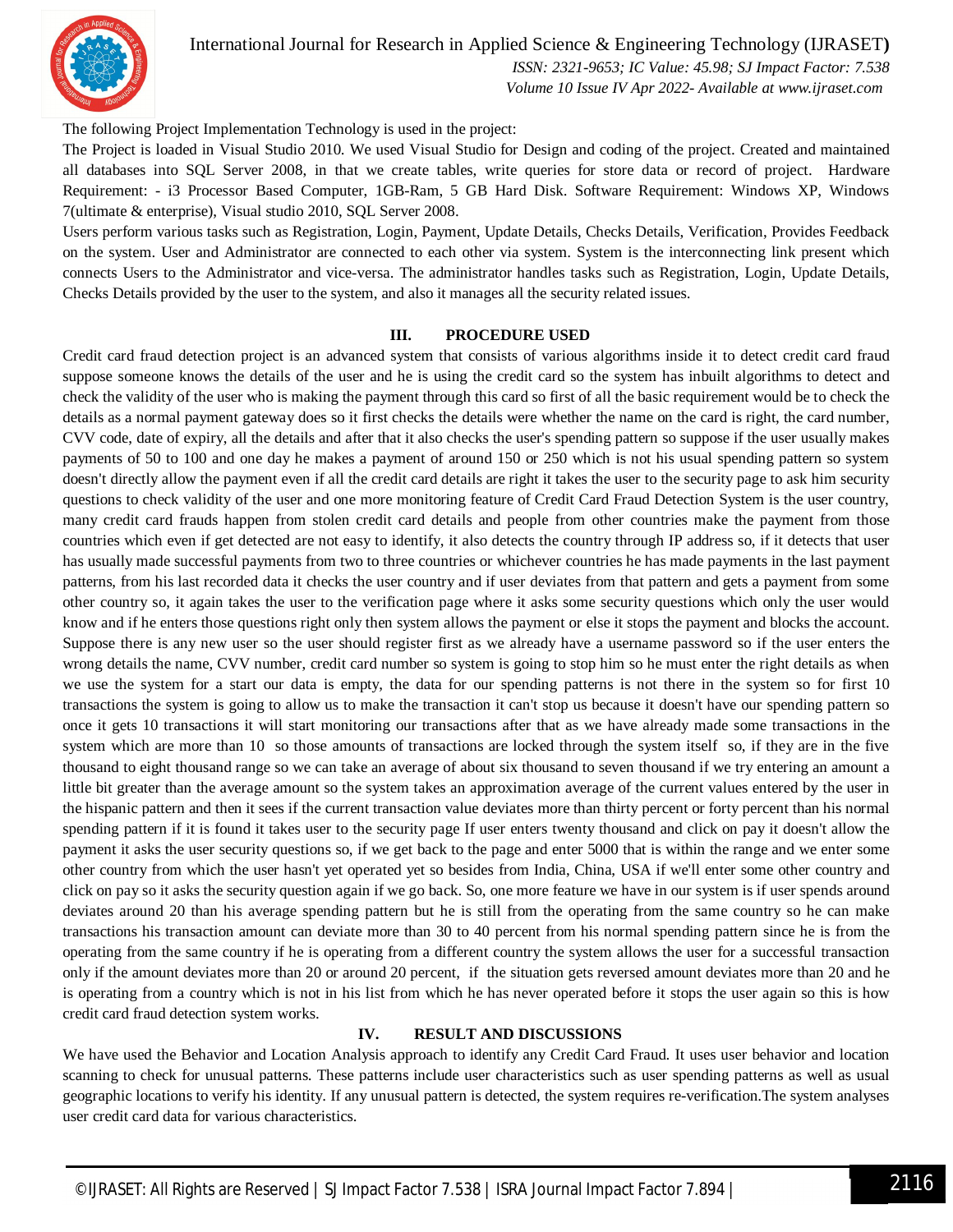

International Journal for Research in Applied Science & Engineering Technology (IJRASET**)**

 *ISSN: 2321-9653; IC Value: 45.98; SJ Impact Factor: 7.538 Volume 10 Issue IV Apr 2022- Available at www.ijraset.com*

These characteristics include country, usual spending procedures. Based upon previous data of that user the system recognizes unusual patterns in the payment procedure. So now the system may require the user to login again oz even block the user for more than three invalid attempts.

Even though there are many fraud detection techniques we can't say that this particular BLA based algorithm detects the fraud completely. From our analysis, we can conclude that the accuracy of BLA algorithm is really good. It is evident from the above review that several machine learning algorithms are used to detect fraud, but the findings are not satisfactory. As a result, we'd like to use BLA based algorithms to reliably detect credit card fraud. Our Project main purpose is to making Credit Card Fraud Detection awaking to people from credit card online frauds. The main point of the credit card fraud detection system is necessary to save our transactions & security. Our aim here is to detect 100% of the fraudulent transactions while minimizing the incorrect fraud classifications.

Our project is technically feasible because all the technology needed for our project is readily available.

- Operating System : Windows XP, 7(ultimate & enterprise)
- Languages : Asp.Net with C# (.Net 2010)

Database System : MS-SQL Server 2008

Documentation Tool : MS - Word 2013

Our project is economically feasible because the cost of development is very minimal when compared to the financial benefits of the application, also our project is operationally feasible because the time requirements and personnel requirements are satisfied. I have worked on this project by myself as I am the only team member of the project team, and I worked on this project for five working months. The system stores previous transaction patterns for each user, based upon the user spending ability and even country, it calculates user's characteristics, more than 20 -30 % deviation of user's transaction (spending history and operating country) is considered as an invalid attempt and system takes action. As the project is on a bit large scale, we always need testing to make it successful. If each component works properly in all respects and gives the desired output for all kinds of inputs then the project is said to be successful. So, the conclusion is to make the project successful, it needs to be tested. The testing done here was System Testing checking whether the user requirements were satisfied. The code for the new system has been written completely using ASP .NET with C# as the coding language, C# as the interface for front-end designing. The new system has been tested well with the help of the users and all the applications have been verified from every nook and corner of the user. Our System is: Load Balancing: since the system will be available only the admin logs in the amount of load on server will be limited to time period of admin access, Easy Accessibility: Records can be easily accessed and stored and other information respectively, User Friendly: The system will be giving a very user-friendly approach for all users, Efficient and reliable: Maintaining the all secured and database on the server which will be accessible according the user requirement without any maintenance cost will be a very efficient as compared to storing all the customer data on the spreadsheet or physically in the record books, Easy maintenance: Credit Card Fraud Detection System is designed as easy way. So, maintenance is also easy.

#### **V. CONCLUSIONS**

Clearly, credit card fraud is an act of criminal dishonesty. This article has reviewed recent findings in the credit card field. This paper has identified different types of fraud, such as bankruptcy fraud, counterfeit fraud, theft fraud, application fraud and behavioral fraud, and discussed measures to detect them. Such measures have included pair-wise matching, decision trees, clustering techniques, neural networks, and genetic algorithms. From an ethical perspective, it can be argued that banks and credit card companies should attempt to detect all fraudulent cases. Yet, the unprofessional fraudster is unlikely to operate on the scale of the professional fraudster and so the costs to the bank of their detection may be uneconomic. The bank would then be faced with an ethical dilemma. Should they try to detect such fraudulent cases or should they act in shareholder interests and avoid uneconomic costs?

#### *A. Future Work*

As the next step in this research program, the focus will be upon the implementation of a 'suspicious' scorecard on a real data-set and its evaluation. The main tasks will be to build scoring models to predict fraudulent behavior, taking into account the fields of behavior that relate to the different types of credit card fraud identified in this paper, and to evaluate the associated ethical implications. The plan is to take one of the European countries, probably Germany, and then to extend the research to other countries.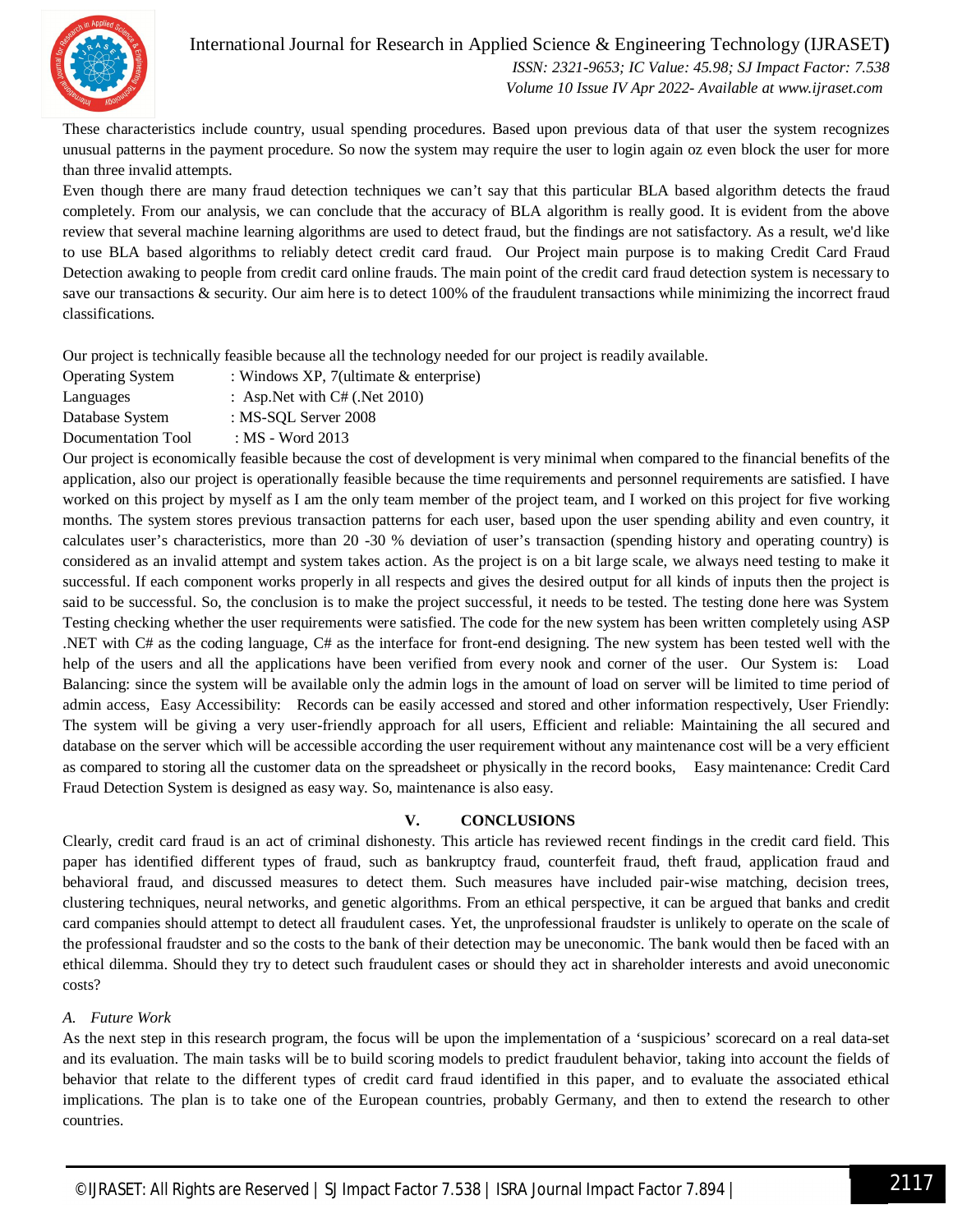International Journal for Research in Applied Science & Engineering Technology (IJRASET**)**



 *ISSN: 2321-9653; IC Value: 45.98; SJ Impact Factor: 7.538 Volume 10 Issue IV Apr 2022- Available at www.ijraset.com*

#### **REFERENCES**

- [1] http://ieeexplore.ieee.org/xpl/articleDetails.jsp?tp=&arnumber=5159014&queryText%3DCredit+Card+Fraud+Detection
- [2] http://ieeexplore.ieee.org/xpl/articleDetails.jsp?tp=&arnumber=323314&queryText%3DCredit+Card+Fraud+Detection
- [3] http://ieeexplore.ieee.org/xpl/articleDetails.jsp?tp=&arnumber=5762457&queryText%3DCredit+Card+Fraud+Detection

#### **AUTHORS**



Rashi Saini is currently pursuing B.Tech in Computer Science and Engineering from Dr. APJ Abdul Kalam University, Lucknow (Uttar Pradesh). She has a wide knowledge of Java Programming, Database Management Systems, Cyber Security, Information Security, Encryption and C# language.



Bipin Pandey received the B.Tech in Computer Science & Engineering from Gautam Budha Techincal University, Lucknow (UP) and M.Tech in Computer Science and Engineering from Jodhpur National University, Jodhpur (Rajasthan). He has wide knowledge of Java Programming and Database Management Systems and Internet Programming. He is also an Oracle Certified Java Professional (OCJP) Certified professional. Currently he is leading students as HEAD OF DEPARTMENT of in Computer Science & Engineering at Dronacharya Group of Institutions, Greater Noida (Uttar Pradesh).